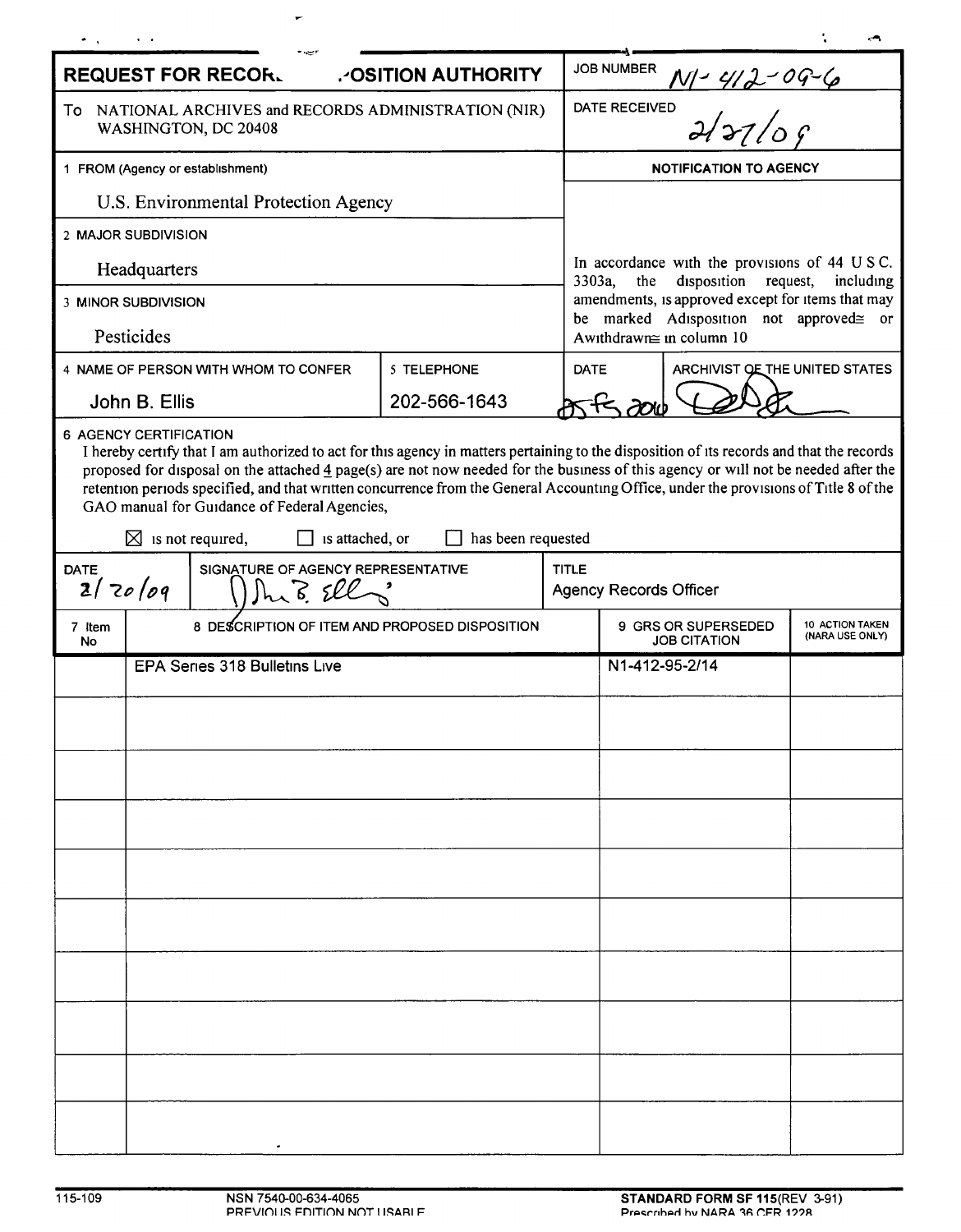# **EPA Records Schedule 318**

**Status:** Fmal, *04/30/2010*

**Title:** Bulletms LIVe

**Program:** Pesticides

**Applicability:** Headquarters

**Function:** 108-025-06-01 - Ensure Safe Use of Pesticides

## **NARA Disposal Authority:**

This schedule authorizes the disposition of the record copy in any media (media neutral), excluding any records already in electronic form. Records designated for permanent retention must be transferred to the National Archives in accordance WIth NARA standards at the time of transfer.

• N<sub>1</sub>-4<sub>12</sub>-09-6

## **Description:**

Bulletins LIve is a system that helps users determine If hrmtations on pesticide use are necessary to ensure a pesticide's use will not harm a species hsted as threatened or endangered under the Endangered Species Act. It functions as a portal through which the following types of data are available: state and county maps, Endangered Species Protection Bulletins, species protection demarcations and explanations, and pesticide limitation codes. Based on user-entered criteria and maps, bulletins are generated to show under what conditions a pesticide may be applied. Bulletins identify species of concern and the name of the pesticide active ingredient that may affect the species. They also provide a description of the protection measures necessary to protect the species and contain a county-level map showing the geographic area(s) associated WIth the protection measures, dependmg on the susceptibility of the species to other factors such as vandalism. Bulletms are effective and enforceable as part of the pesticide product label.

The Bulletins Live system replaces the Endangered Species Map File. The Endangered Species Map File contains 8-1/2 x 11 inch endangered species habitat maps submitted by the U.S. Fish and Wildlife Service and states. Map information was used to produce digitized maps of habitat information. Maps were updated constantly until issued as an enforceable bulletin in the Federal Register. The file includes correspondence, draft and final maps, and supporting information from states, the U.S. Fish and Wildlife Service, and the U.S. Department of Agnculture.

#### **Disposition Instructions:**

#### **Item a:** Electronic software program

The Office of Prevention, Pesticides and Toxic Substances, Office of Pesticide Programs, Field and External Affairs Division at Headquarters is responsible for the disposition of this item.

**• Disposable**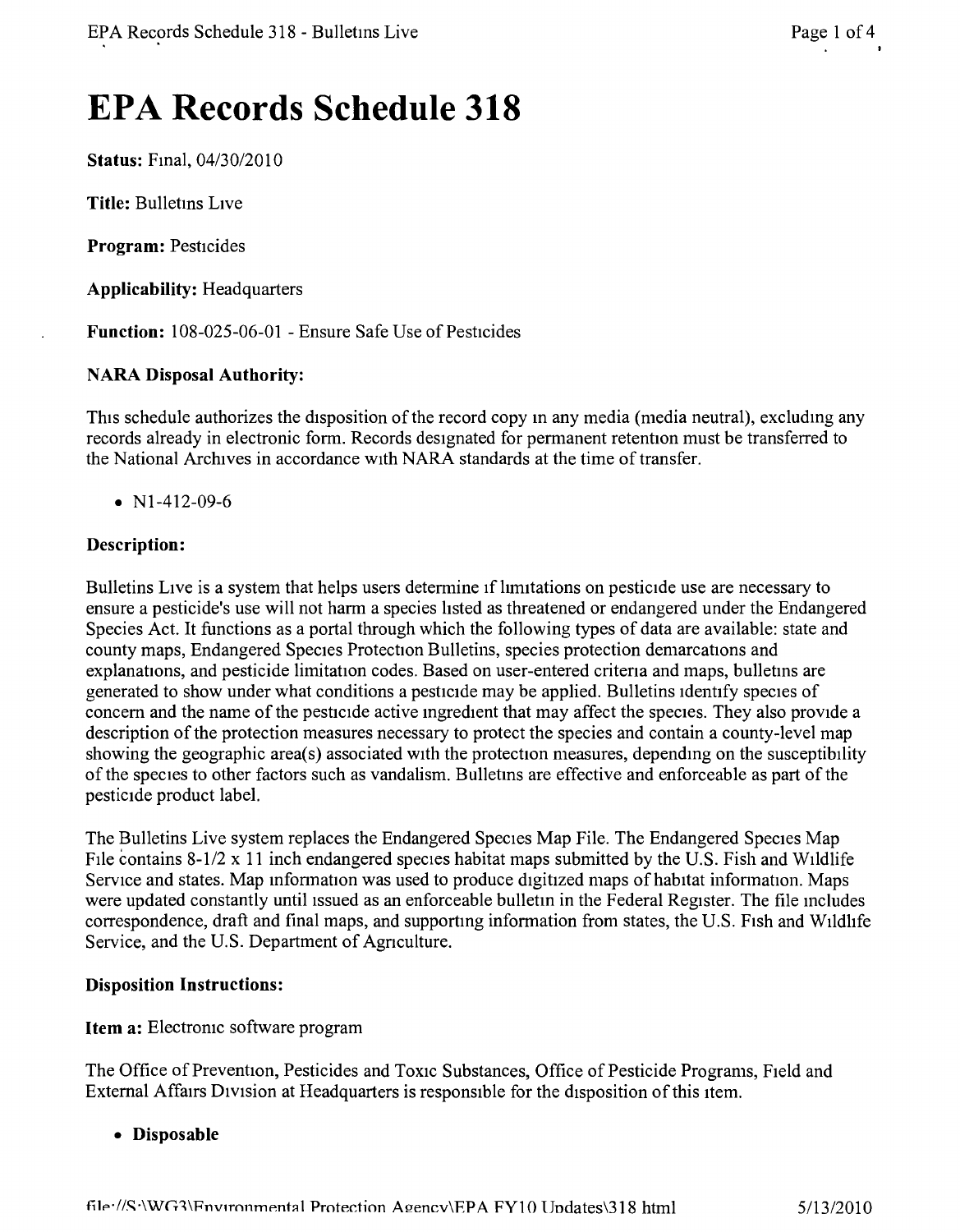• Destroy when no longer needed to ensure access to, and use of, the electronic records throughout the authorized retention penod.

## **Item** b: Input

- • Varies
- Follow instructions for EPA 171.

#### **Item** c: Electronic data

The Office of Prevention, Pesticides and Toxic Substances, Office of Pesticide Programs, Field and External Affairs Division at Headquarters is responsible for the disposition of this item.

- **• Permanent**
- Transfer to the National Archives every 5 years, beginning in 2014, as specified in 36 CFR 1235.44-1235.50 or standards applicable at the time.

#### **Item** d: (Reserved)

**Item** e: Output and reports

- • Varies
- File with related records and follow instructions for related records.

#### **Item** f: System documentation

The Office of Prevention, Pesticides and Toxic Substances, Office of Pesticide Programs, Field and External Affairs Division at Headquarters is responsible for the disposition of this item.

- **• Permanent**
- Transfer to the National Archives those records necessary to document how the system captures, mampulates, and outputs data, as specified m 36 CFR 1235.44-1235.50 or standards apphcable at the time. The documentation is transferred with the electronic data (item c).

**Item** g: (Reserved)

**Item** h: Endangered species map case files, except digitized maps

- **• Permanent**
- Close inactive records upon issuance of enforceable bulletin.
- Transfer to the National Archives 30 years after file closure.

#### **Item** i: Endangered species map file, digitized maps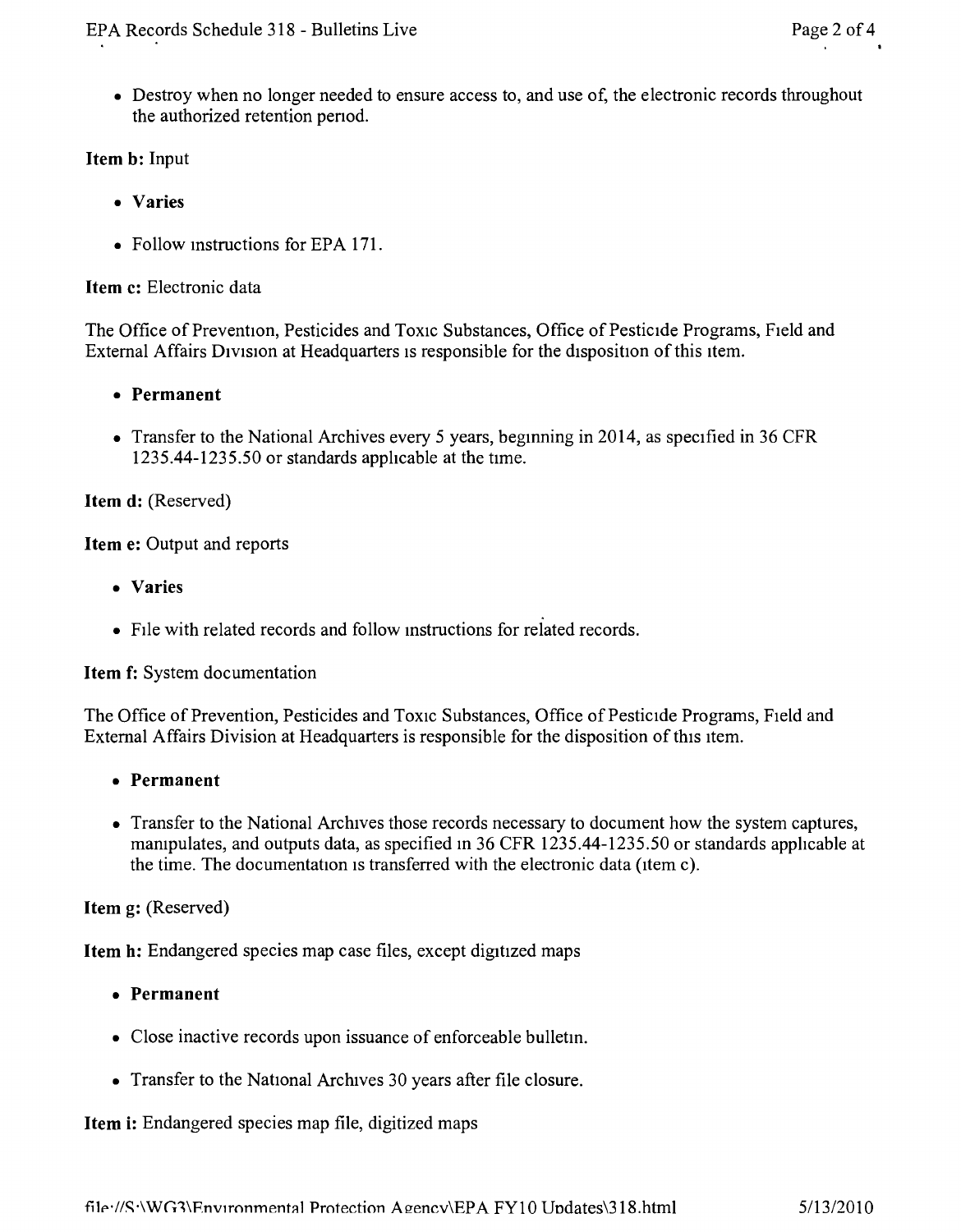# **• Disposable**

- Close mactive records upon Issuance of the enforceable bulletm.
- Destroy 5 years after file closure.

## **Guidance:**

Specific legal citations include:

- Endangered Species Act of 1973, Sec. 7(a)(2)
- Federal Insecticide, Fungicide and Rodenticide Act, Sec. 12

# **Reasons for Disposition:**

The following changes were made in the  $02/28/2010$  version:

- Added previous description for the endangered species map file.
- Added disposition items h and i from previously approved schedule, N1-412-95-2/14

The following changes were made in the *11130/2009* version:

• Deleted disposition items d and g.

The followmg change was made in the *02/28/2009* version:

• Revised disposition for item b.

The previously approved schedule (NI-412-95-2114) has been rewritten to reflect the change m the business process. The bulletins were previously approved as permanent. Items hand i were previously approved as NI-412-95-2114.

Item c for electronic copies created with word processing and electromc mail applications deleted *08118/2006* pursuant to NARA Bulletin 2006-04.

## **Custodians:**

Office of Prevention, Pesticides, and Toxic Substances, Office of Pesticide Programs, Field and External Affairs Division

- Contact: Nicole Zinn
- **• Telephone:** 703-308-7076

## **Related Schedules:**

EPA 171, EPA 304

# **Previous NARA Disposal Authority:**